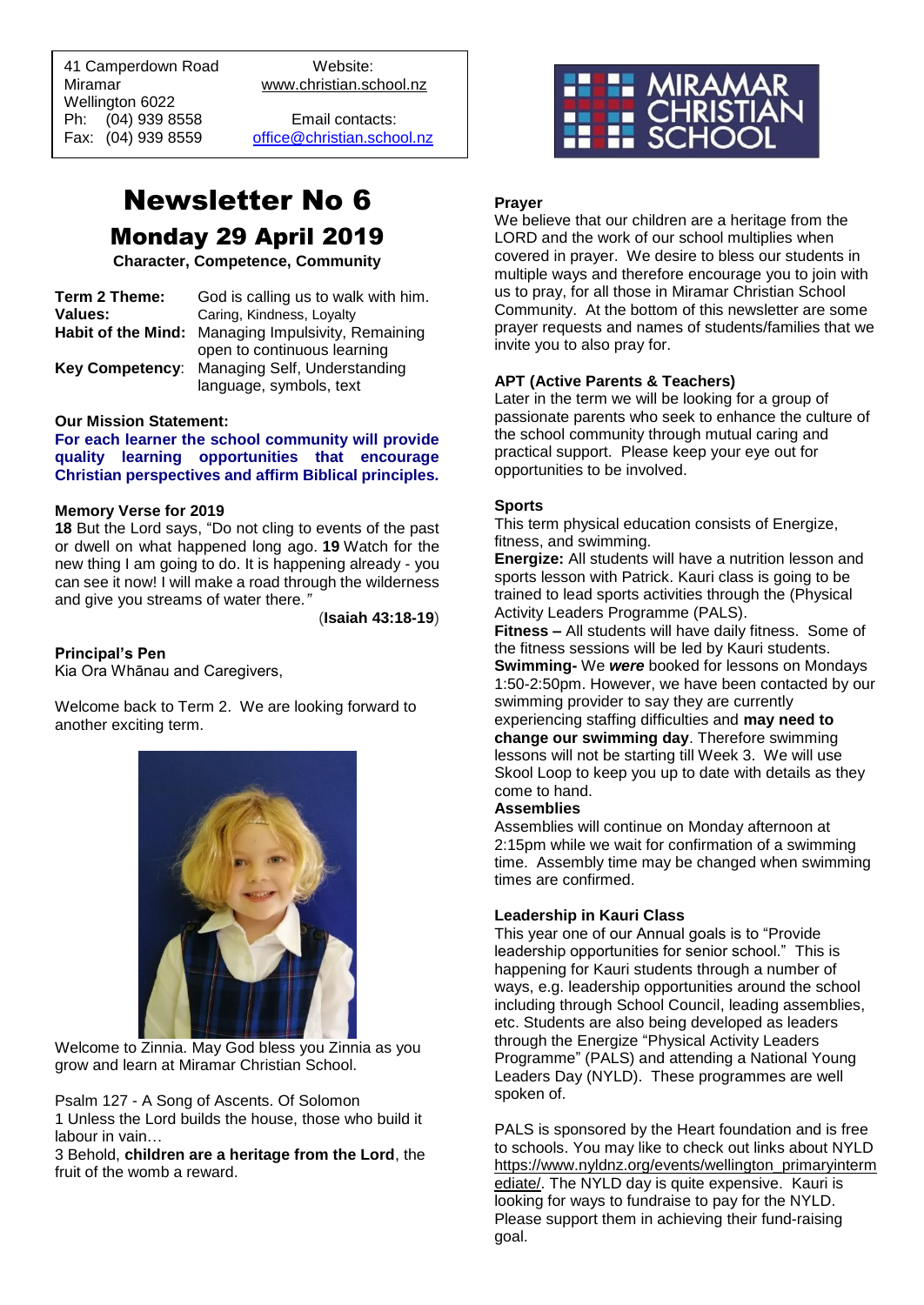# **Uniform**

We have now moved into Winter, so it is a good time to remind you about our winter uniform. You can see the students in the photo below wearing correct uniform.



If you have any questions, please see either Betsy or myself.

# **Lockdown Drill**

Last term Police visited all schools to discuss lockdown procedures. They are very happy with the procedures we have in place. You can find these displayed on the walls of each class and foyer. Now that sufficient time has passed from the Christchurch shootings we will go ahead with a lockdown drill in week 3.

Police also wanted us to advise whānau/parents of their responsibility in a lockdown. In a lockdown we request that parents stay away from the school, even if it is after 3pm. This allows all students to stay as safe as possible. When an "All clear" message is sent by staff or police, then and only then it is time to collect your child/ren. We intend using the Skool Loop app as our communication tool should we experience such an event. Please advise us if you have not got Skool Loop yet so we know who else we need to contact.

# **Let Us Know**

We value each of your children highly and want to provide for them a high-quality education. We welcome your feedback. Please see your class teacher if there is something we can do better. If you are not satisfied after talking with your child's teacher, please come and see either Betsy (our SENCO and Deputy Principal) or myself.

#### **Prayer Points Term 1 Thank God:**

- For a fantastic Term 1 including new learning opportunities for students - Futsal, Christian Interschool Sports Day.
- For the building of a new and committed staff team.
- For the blessing that comes from those who support the school in practical ways.
- For holidays and times of celebration that refresh students and staff.

# **Please pray:**

- Our school would be built up on a foundation of prayer.
- New people would step forward to support the school and APT.
- The students settle back into learning and have a very productive term where they learn a lot. Also, that students would deepen their knowledge of our faith and build positive relationships.
- We would build positive relationships with people at preschool centres and the written information encourages those who will benefit from our school to make contact
- For new families to come and join us.
- Thank you for your commitment and prayers.

May God bless you with joy and enthusiasm for His work.

> Nga mihi nui **Kaye Gillies Principal**

# **Prayer Requests for Week 1 and 2**

The following students and their families are prayed for by the staff each time we gather to pray during the week. We ask that you also pray for them too. **Week 1:** Hazel, Divya, Dandi **Week 2:** Zinnia, Raiden, Chirag

# **2019 Invoices**

Invoices for fees are now **OVERDUE.** There are 7 families who still need to pay in full or set up a regular payment. We ask that you do this as soon as possible to ensure all fees are paid as soon as possible.

# **Tax Donation Summary**

A letter summarising your total contributions/donations paid from the 1 April 2018 through to 31 March 2019 was sent home with your child on 8 April 2019. If you require another copy of this, please contact the School Office. Generally, you can claim a tax credit (formerly rebate) for up to 30% of school donations.

# SCHOOL DIARY

| Wheels Day / Wear PE Uniform              |
|-------------------------------------------|
| Subway ordered lunch (optional)           |
| Technicraft (Yrs 7-8)                     |
| Music Lessons a.m.                        |
| 10am Gateway Baptist Church - all welcome |
|                                           |
| Prayer Group, Hall, 9am                   |
| Term 2 starts 9am                         |
| Principals Assembly 2:15pm                |
| Kauri Class - PALS with Paddy             |
|                                           |
| Principals Assembly 2:15pm                |
| Prayer Group, Hall, 9am                   |
| Kauri Class - PALS with Paddy             |
| Whole School - Nutrition with Paddy       |
|                                           |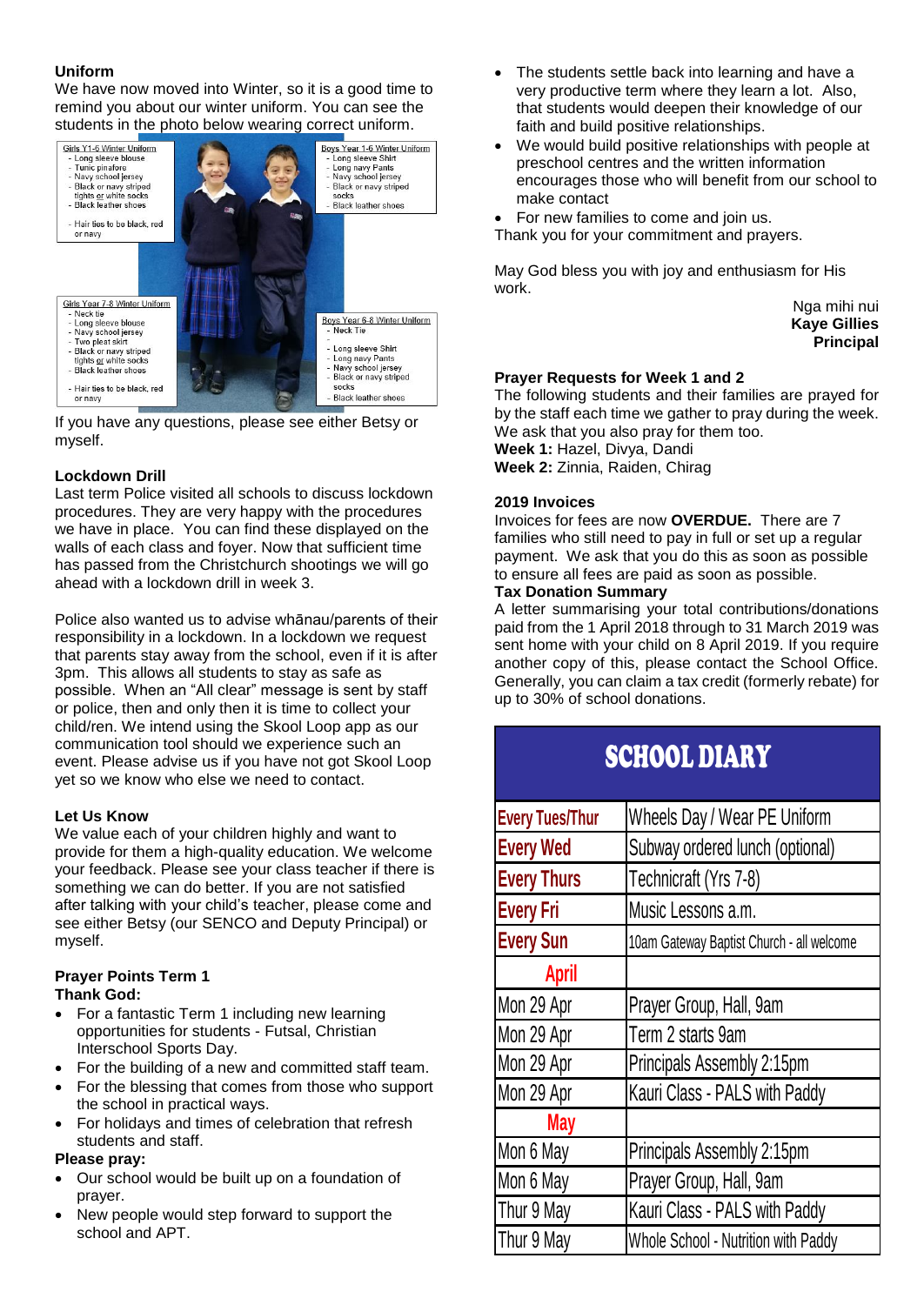# **Faith and Adolescence Tour - Tues 14 May 2019**

The Church in NZ has struggled to 'keep our Teens connected to Faith' for a long time now. This tour will speak into this challenge with hope and encouragement for parents, pastors, youth workers, and to teenagers themselves. The keynote speaker will be Dr Crystal Kirgiss who is a published author and respected speaker on this subject.

# **Parents Seminar**

#### Time: 7pm-9pm

Venue: Lifeswitch, 3 Reynolds Bach Dr, Stokes Valley, Lower Hutt 5019 Cost: \$5 (cash/eftpos) (door sales only)

Topic: The Wonder Years

- Seeing our teens as "a wonder to behold" rather than "a problem to be solved" or "a stage to survive."
- Understanding cultural pressures, neurological development, and a theology of adolescence can reshape our view of parenting teens — which is a sacred task."

**Introducing Big Brothers Big Sisters of Wellington**  A new community programme, **Big Brothers Big Sisters Wellington,** has recently launched in Wellington. We'd love to share with you a little more about this wonderful programme for children! **Big Brothers Big Sisters** is New Zealand's largest mentoring programme. **They provide volunteer mentors ("Big Brothers" and "Big Sisters") for any young person who needs one between the ages of 6 & 12**.

Big Brothers Big Sisters volunteers, or "mentors", meet with the young person they are matched with for one to four hours each week, for at least one year.

They will share everyday moments like cooking a meal, playing a game, or walking on the beach. This lets the child know they have a special friend.

If you are interested in learning more about Big Brothers Big Sisters, please contact Hannah, their Programme Coordinator, at: [hannah@bbbs.nz](mailto:hannah@bbbs.nz) or 020- 417-52788. You can also visit their website at: [http://bigbrothersbigsisters.org.nz/Wellington.html.](http://bigbrothersbigsisters.org.nz/Wellington.html)

#### **Volunteer for the Heart Foundation at the Gazeley Volkswagon Wellington Marathon 2019**

The Heart Foundation is the official charity partner for the Wellington Marathon again for 2019. As part of this partnership we provide volunteers to work at the event, to raise money for the Heart Foundation Wellington Branch. We would love to have you join our volunteer team for this event. For 2019 we have the following opportunities:

**Sunday 23 June: Bag Packing**, Westpac Stadium We will be packing the goodies bags given to all runners at the finish line

Shift 1: 9.00am – 1.00pm

Shift 2: 9.30am – 1.30pm

#### **Saturday 29 June: Race Registration**, Gazeley Volkswagon, Kent Terrace, Wellington

We will be registering all runners ahead of race day and handing out numbers. This role requires a high level of concentration and accuracy!

Full Day: 8.30am – 6.00pm includes lunch provided Half Day: 8.30am – 1.30pm

Half Day: 1.00pm – 6.00pm

**Sunday 30 June: Event Day**, Westpac Stadium

Jobs are a mixture of working in the recovery area (handing out drinks/fruit etc after the finish line, general support etc) and bag check area Shift 1: 6.00am – 12.00pm

Shift 2: 7.00am – 1.00pm Shift 3: 8.00am – 2.00pm Shift 4: 9.00am – 3.00pm For more information and to sign up go to: [https://www.heartfoundation.org.nz/get](https://www.heartfoundation.org.nz/get-involved/fundraising/wellington-marathon/volunteer-registration-wellington)[involved/fundraising/wellington-marathon/volunteer](https://www.heartfoundation.org.nz/get-involved/fundraising/wellington-marathon/volunteer-registration-wellington)[registration-wellington](https://www.heartfoundation.org.nz/get-involved/fundraising/wellington-marathon/volunteer-registration-wellington)

# **Wellington Harrier Athletic Club**

Wellington Harrier Athletic Club offers cross country training for primary and intermediate school children. Our club days are Saturdays and we meet at the Wellington Harrier Club rooms on Alexandre Road Mount Victoria at 2 pm.

For more information please contact Julie Richards [juliemaerdy@yahoo.co.uk](mailto:juliemaerdy@yahoo.co.uk) 0212959026



**GATEWAY**